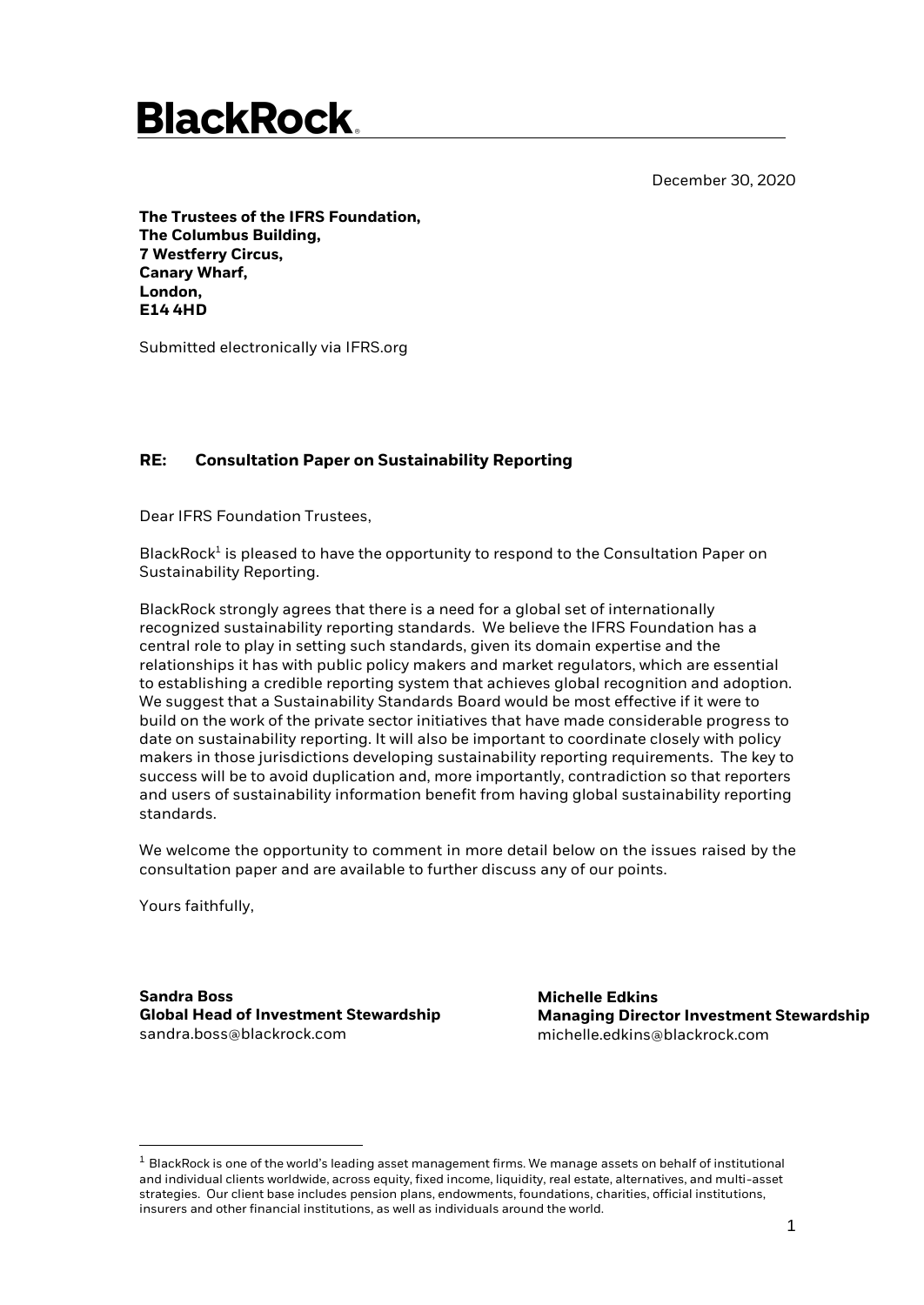### **IFRS Foundation Consultation Paper on Sustainability Reporting**

- **1. Is there a need for a global set of internationally recognized sustainability reporting standards?** 
	- **a. If yes, should the IFRS Foundation play a role in setting these standards and expand its standard-setting activities into this area?**
	- **b. If not, what approach should be adopted?**

BlackRock strongly agrees that there is a need for a global set of internationally recognized sustainability reporting standards. With the increased awareness of the financial materiality of environmental, social and governance – collectively sustainability - factors to companies' long-term performance and prosperity, investors and other stakeholders need a clearer picture of how companies are managing sustainability factors today and for the future.

In January, BlackRock called for companies to enhance their sustainability reporting, highlighting that: "Important progress improving disclosure has already been made – and many companies already do an exemplary job of integrating and reporting on sustainability – but we need to achieve more widespread and standardized adoption."<sup>2</sup> We are encouraged that over the past 12 months many more companies are publishing substantive disclosures on their sustainability.

However, the proliferation of disclosure approaches, many of which are overlapping, has led to duplicative efforts by reporters and a lack of consistent and comparable data. Convergence to establish a globally recognized sustainability reporting framework and set of standards would improve the information available to capital markets and reduce the reporting burden on companies.

We believe the IFRS Foundation has a central role to play in setting such standards, given its domain expertise and the relationships it has with public policy makers and market regulators, which are essential to establishing a credible reporting system that achieves global recognition and adoption.<sup>3</sup> While the IFRS Foundation's role would be global, it should coordinate with those developing jurisdiction-specific sustainability reporting requirements, such as in the European Union. Similarly, the jurisdiction-specific efforts should seek to be harmonious with the IFRS Foundation's global set of sustainability reporting standards.

Given the considerable progress made by the private sector sustainability reporting frameworks and standards, we believe IFRS Foundation should build on those efforts to accelerate the development of global standards. As discussed in more detail in our response to question 5, BlackRock strongly supports the framework developed by the [Task Force on Climate-related Financial Disclosure](https://www.fsb-tcfd.org/about/) (TCFD) and the metrics identified by th[e Sustainability Accounting Standards](https://www.sasb.org/)  [Board](https://www.sasb.org/) (SASB). In January, we asked companies to publish SASB- and TCFDaligned disclosures, an ask we reiterated in Our 2021 Stewardship Expectations<sup>4</sup>.

<sup>2</sup> <https://www.blackrock.com/corporate/investor-relations/larry-fink-ceo-letter>

<sup>3</sup> [https://www.blackrock.com/corporate/literature/publication/blk-commentary-sustainability-reporting](https://www.blackrock.com/corporate/literature/publication/blk-commentary-sustainability-reporting-convergence.pdf)[convergence.pdf](https://www.blackrock.com/corporate/literature/publication/blk-commentary-sustainability-reporting-convergence.pdf)

<sup>4</sup> <https://www.blackrock.com/corporate/literature/publication/our-2021-stewardship-expectations.pdf>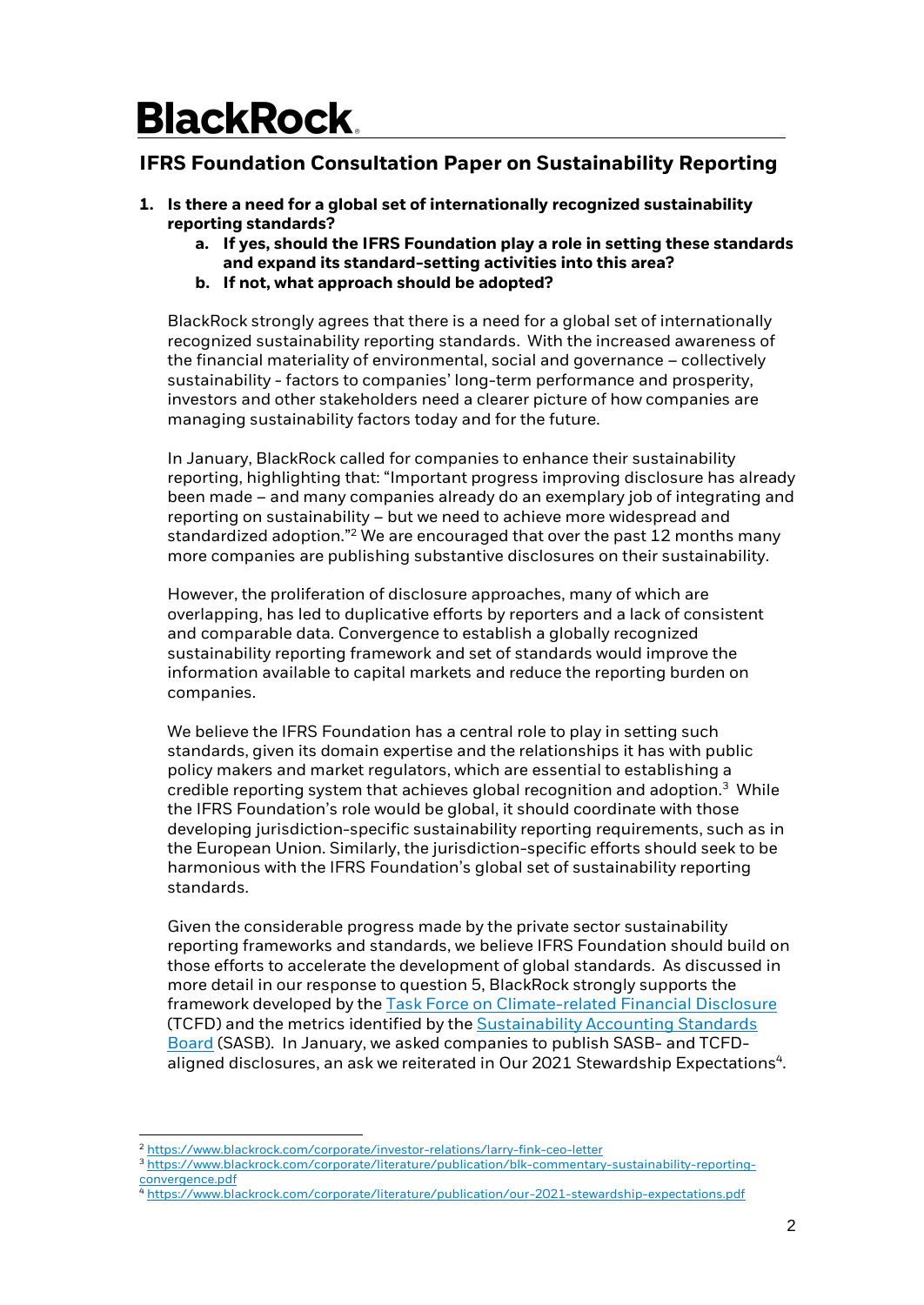**2. Is the development of a sustainability standards board (SSB) to operate under the governance structure of the IFRS Foundation an appropriate approach to achieving further consistency and global comparability in sustainability reporting?**

BlackRock supports the IFRS Foundation's proposal to create a sustainability standards board (SSB) under the governance structure of the IFRS Foundation, subject to it realizing the success factors discussed in the consultation paper and in our response to question 3.

We believe that, as practitioners develop their understanding of the materiality of sustainability factors, over time the interconnectedness between financial and sustainability reporting will become more apparent. As discussed in response to question 7, in the past twelve months climate risk has moved from a material business risk to one that ought to be reflected in financial statements. Thus, it makes sense to establish the SSB as a parallel entity to the International Accounting Standards Board (IASB). We believe there could be synergies in working together on certain issues and would encourage a mechanism to ensure collaboration where appropriate. This would reinforce the focus of SSB on material sustainability factors to meet the needs of investors and other primary users of corporate reporting, and support economic decision making.

In terms of governance, the IFRS Foundation's three-tier governance structure would provide the technical expertise, oversight rigor and accountability that are important to ensuring that the reporting standards meet user needs. That said, the SSB would need to bring in specific expertise, at both governance and staff levels, and should draw on the capabilities of the existing private sector initiatives such as the TCFD and SASB. We believe that the independent standard-setting board of experts should have a commitment to serve the needs of investors as its mission. Accordingly, it should have an appropriate level of investor representation to ensure the investor voice is adequately represented in the development of the sustainability reporting standards. Further, the IFRS Foundation should consider as a model the SASB Investor Advisory Group which has enabled extensive engagement with the investor community and between investors and companies.

### **3. Do you have any comment or suggested additions on the requirements for success as listed in paragraph 31 (including on the requirements for achieving a sufficient level of funding and achieving the appropriate level of technical expertise)?**

One of the critical factors for success will be for the SSB to clearly define its scope and objectives in sustainability reporting. This will help ensure that IFRS Foundation stakeholders have reasonable expectations of the SSB in terms of the eventual standards and the time frame in which they will be delivered.

We believe that, to meet stakeholders' expectations, the SSB ought to bring a sense of urgency to the convergence project, balanced with the need to follow robust and independent processes to ensure quality standards. In our view, the SSB would be able to move quickly and effectively if it built on the work done to date by TCFD, SASB and the other key private sector framework and standard setters. These groups indicated in their September statement of intent their willingness to work with the IFRS Foundation to develop a comprehensive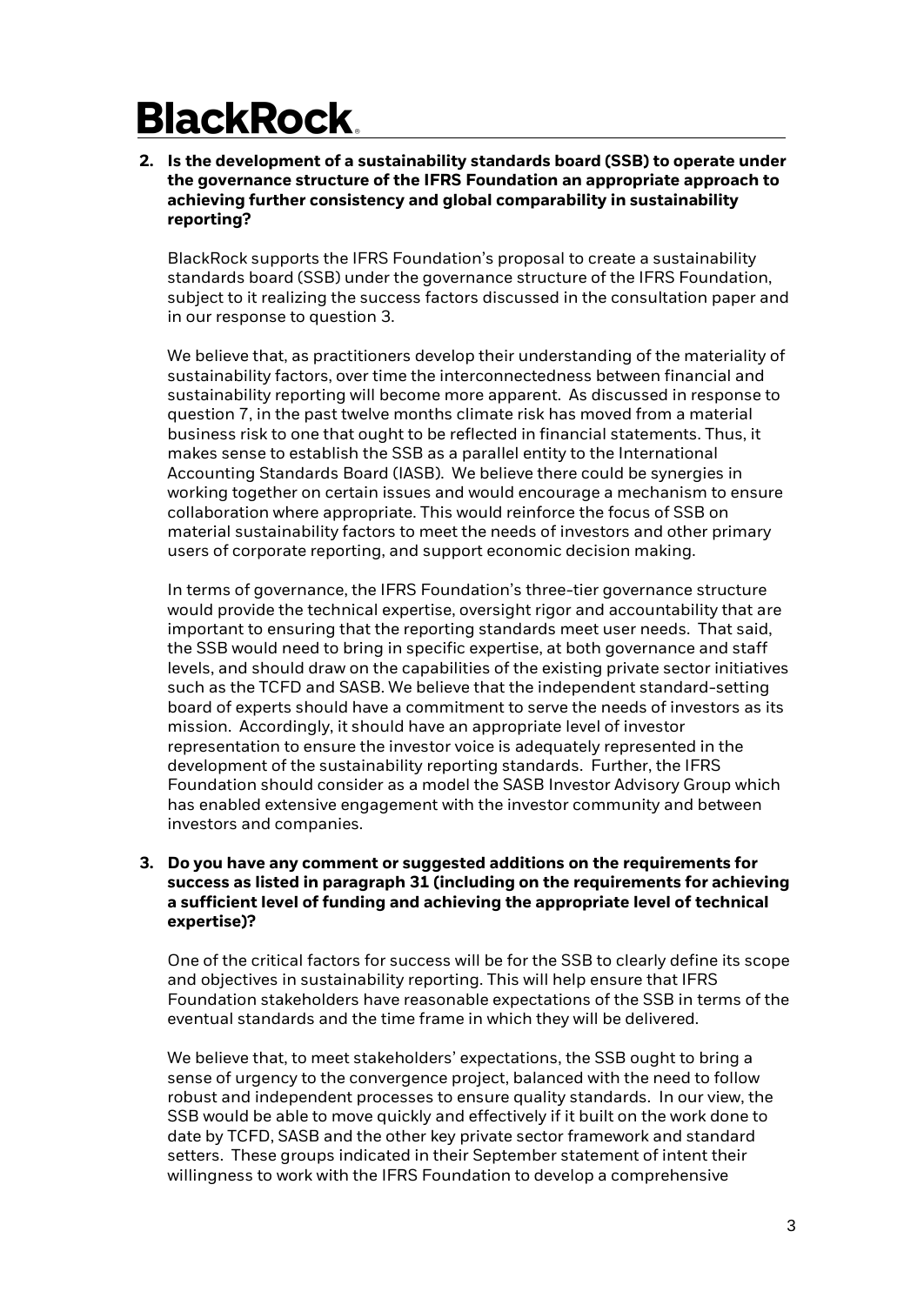corporate reporting system.<sup>5</sup> By taking this approach we expect the SSB would, within a relatively short time frame, be able to establish a core set of globally recognized standards for sustainability reporting for financial markets participants.

Considerable technical expertise has been built up over recent years by the private sector initiatives that have established standing in researching, consulting on and establishing sustainability reporting standards. The SSB should consider integrating those entities most aligned with its mission to benefit from existing specialist sustainability expertise. In addition, investors in their endorsement of SASB have expressed clear support for sector-based sustainability reporting against defined metrics. This is a different approach to that the IFRS Foundation has traditionally taken to standard setting. Even if integration isn't wholly possible, gaining the support of the private sector initiatives will be essential to the SSB's success; otherwise it will be adding to the complexity and duplicative efforts it is trying to address.

A factor in the success of the existing sustainability framework and standards setters is the community that they have built of reporters and users of sustainability information. It will be critical to the success of the SSB to maintain and expand that community so that it benefits from their insights and experience as proponents of comprehensive corporate reporting. The SSB would, through the IFRS Foundation, bring to that community the supranational and national regulators and public policy bodies that will play a central role in supporting the global adoption of sustainability reporting standards. This will also be important to gain the support of all corporate reporters, not just those already reporting under IFRS, to achieve globally adopted standards.

### **4. Could the IFRS Foundation use its relationships with stakeholders to aid the adoption and consistent application of SSB standards globally? If so, under what conditions?**

The IFRS Foundation's global relationships with public authorities, regulators and market stakeholders, including investors, corporates and the accountancy and audit professions, are an important advantage that the IFRS Foundation brings to the convergence effort. This extensive global network will be instrumental in ensuring a thorough consultation process as reporting standards are developed and building support for adoption and consistent application once such standards are finalized. In our view, the IFRS Foundation has the relationships with the relevant market-level authorities that put it in perhaps a stronger position than other entities to garner the required support for mandating the application of the SSB standards in their jurisdiction and ensuring any local market requirements are complementary to the global standards. Recent public statements indicate that regulatory momentum is building in support of the IFRS Foundation taking a leading role in converging the frameworks and standards developed to date by the key private sector initiatives. $6$ 

<sup>6</sup> See the **open letter by Erik Thedéen, Chair of the International Organization of Securities Commissions** (IOSCO) Sustainable Finance Task Force, published October 28, 2020, and th[e announcement](https://www.frc.org.uk/getattachment/6d8c6574-e07f-41a9-b5bb-d3fea57a3ab9/Reporting-FINAL.pdf) from the UK government, made in November 2020. In Asia, support has come from, amongst others, the IFRS Council of Japan, a group of nine organizations including regulators and the Tokyo Stock Exchange: <https://www.fsa.go.jp/en/news/2020/20201130/01.pdf> and a cross-agency steering group in Hong Kong: <https://www.hkma.gov.hk/eng/news-and-media/press-releases/2020/12/20201217-4/>

<sup>5</sup> [https://29kjwb3armds2g3gi4lq2sx1-wpengine.netdna-ssl.com/wp-content/uploads/Statement-of-Intent-to-](https://29kjwb3armds2g3gi4lq2sx1-wpengine.netdna-ssl.com/wp-content/uploads/Statement-of-Intent-to-Work-Together-Towards-Comprehensive-Corporate-Reporting.pdf)[Work-Together-Towards-Comprehensive-Corporate-Reporting.pdf](https://29kjwb3armds2g3gi4lq2sx1-wpengine.netdna-ssl.com/wp-content/uploads/Statement-of-Intent-to-Work-Together-Towards-Comprehensive-Corporate-Reporting.pdf)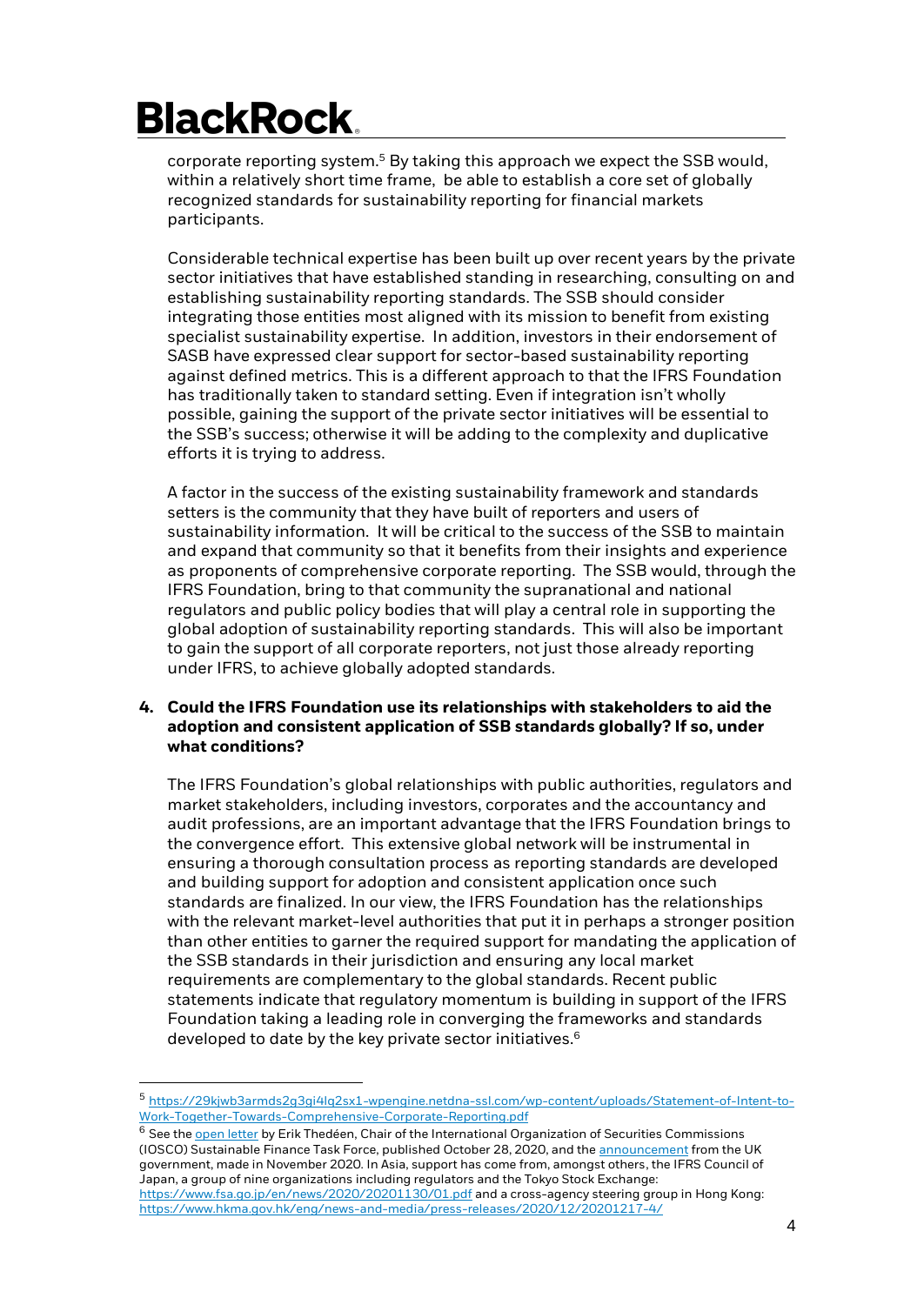Another important consideration for the SSB is whether private companies would be in scope for reporting under its standards. Regulators with responsibilities for the success of their economies should be interested to understand the sustainability characteristics of all companies given their contribution to economic growth in their domestic market and globally. We believe reporting by companies across the public and private markets would support appropriate capital allocation and enhanced understanding of the sustainability characteristics of an economy. If the SSB did consider private companies to be in scope, it would be worth developing a proportionate set of sustainability reporting requirements for small and medium sized enterprises once the initial standards are finalized.<sup>7</sup>

#### **5. How could the IFRS Foundation best build upon and work with the existing initiatives in sustainability reporting to achieve further global consistency?**

The IFRS Foundation, through the SSB, could build upon and advance the work of the existing key initiatives by mapping and synthesizing the best ideas for meeting investors' informational needs in the respective frameworks and standards. Doing so at the outset should ensure that SSB doesn't duplicate efforts to date but can also determine an intellectually robust foundation for the standard setting process it will need to undertake. This would support the Foundation's aim to reduce complexity and help achieve harmonization of the sustainability reporting systems.

BlackRock has advocated for several years that companies publish enhanced sustainability reporting, which we consider to be reporting aligned with the recommendations of the TCFD and the metrics identified by the SASB. While TCFD is focused on climate-risk reporting, in our view, the framework is conceptually equally applicable to all corporate reporting relating to environmental and social risks and opportunities. Its four pillars – governance, strategy, risk management, and metrics and targets – align very closely in our view with how companies plan, operate and report on their businesses. We consider SASB a globally relevant standard for reporting to investors because it is focused on achieving disclosure that is financially material, decision-useful, cost-effective, industry-specific, evidence-based and informed by market practitioners. On our assessment, the approach taken by SASB is consistent with that of the IFRS Foundation. We believe it is particularly important that a converged set of standards retain the sector focus of SASB, while building in the factors that apply to companies across the market.

BlackRock welcomed the joint statement<sup>8</sup> on September 9, 2020 by a group of five sustainability reporting organizations - SASB, the Global Reporting Initiative (GRI), the International Integrated Reporting Council (IIRC), the CDP (formerly the Carbon Disclosure Project) and the Carbon Disclosure Standards Board - that they plan to work together to develop "a comprehensive global corporate reporting system."

The group of five organizations introduced the concept of nested materiality $^9$  to explain the gradation between core financial information already reported in

<sup>7</sup> https://www.esma.europa.eu/sites/default/files/library/esma32-67-765\_speech\_steven\_maijoor\_- \_the\_three\_paradoxes\_of\_sustainability\_reporting\_and\_how\_to\_address\_them.pdf

<sup>8</sup> [https://29kjwb3armds2g3gi4lq2sx1-wpengine.netdna-ssl.com/wp-content/uploads/Statement-of-Intent-to-](https://29kjwb3armds2g3gi4lq2sx1-wpengine.netdna-ssl.com/wp-content/uploads/Statement-of-Intent-to-Work-Together-Towards-Comprehensive-Corporate-Reporting.pdf)[Work-Together-Towards-Comprehensive-Corporate-Reporting.pdf](https://29kjwb3armds2g3gi4lq2sx1-wpengine.netdna-ssl.com/wp-content/uploads/Statement-of-Intent-to-Work-Together-Towards-Comprehensive-Corporate-Reporting.pdf)

<sup>9</sup> See p5 of the joint statement[: https://29kjwb3armds2g3gi4lq2sx1-wpengine.netdna-ssl.com/wp](https://29kjwb3armds2g3gi4lq2sx1-wpengine.netdna-ssl.com/wp-content/uploads/Statement-of-Intent-to-Work-Together-Towards-Comprehensive-Corporate-Reporting.pdf)[content/uploads/Statement-of-Intent-to-Work-Together-Towards-Comprehensive-Corporate-Reporting.pdf](https://29kjwb3armds2g3gi4lq2sx1-wpengine.netdna-ssl.com/wp-content/uploads/Statement-of-Intent-to-Work-Together-Towards-Comprehensive-Corporate-Reporting.pdf)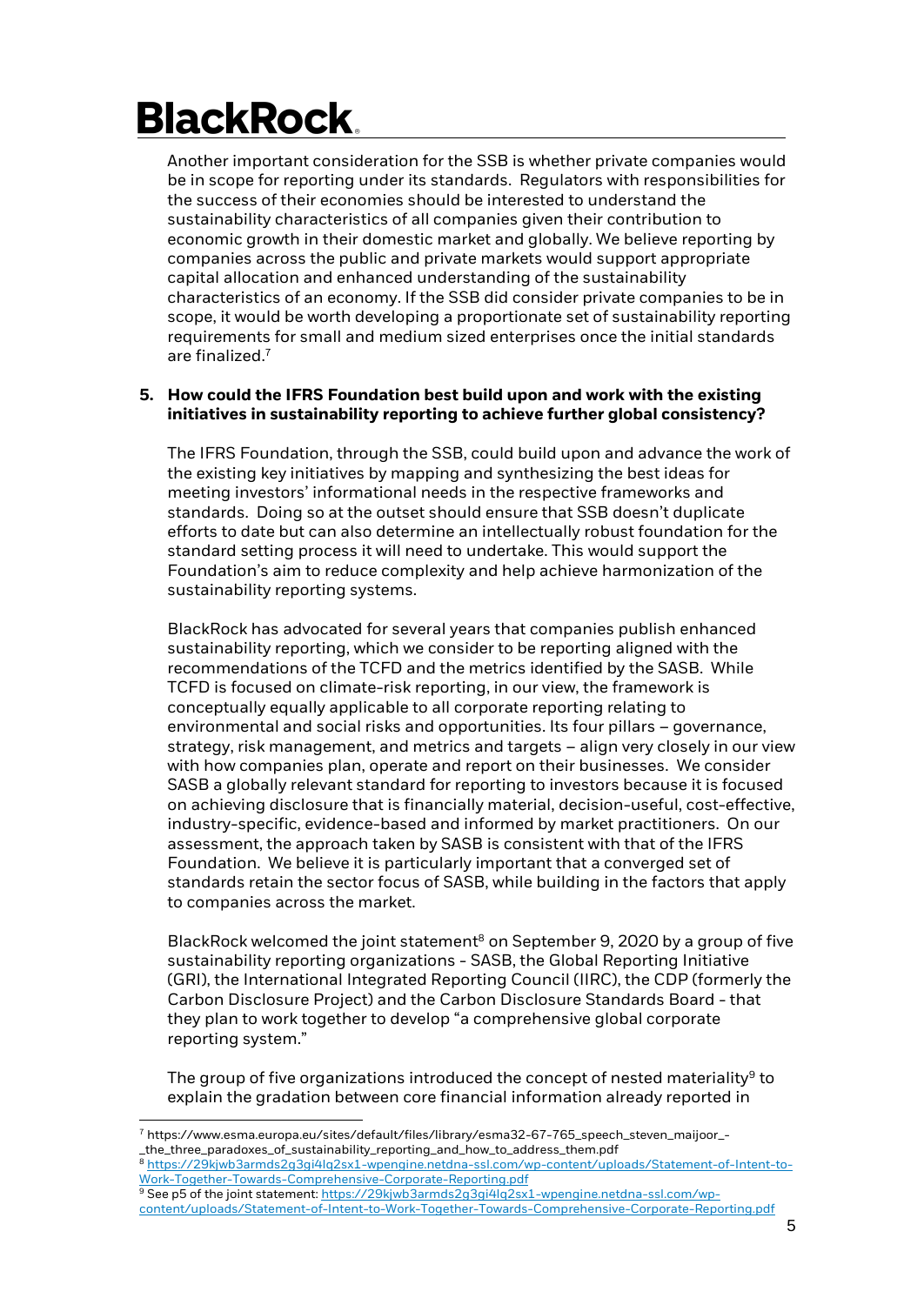financial statements, to ESG information relevant to enterprise value creation, to information on the impact on society of a company's operations, products and services. Also captured within the concept map produced by the partnering organizations is the concept of dynamic materiality, whereby the factors recognized as material change over time based on facts and circumstances as well as increased understanding of the drivers of risk and value in a company's business model. Dynamic materiality resonates with BlackRock, particularly in terms of the sector-specific factors and information necessary for the different audiences that companies are trying to address in their reporting, as well as the changing nature of the sustainability-related issues which a company faces. That said, we believe that the SSB should focus on the sustainability topics that are material for enterprise value creation, rather than those that address a company's impact on society, as this is consistent with the IASB's focus. It could collaborate as relevant with the IASB on those issues on the margin between financial and sustainability reporting. The SSB could coordinate with GRI and others with expertise in reporting company impacts on society, reflected in the outer layer of the nested materiality map. They are well positioned to monitor which impacts are likely to become material for investors and thus help SSB prioritize its work.

The Value Reporting Foundation, to be formed through the merger of IIRC and SASB (see November [announcement\)](https://www.sasb.org/wp-content/uploads/2020/11/IIRC-SASB-Press-Release-Web-Final.pdf), will work to further advance sustainability reporting centered on sustainability factors that are integrated into how companies create value and manage risk and sector-specific metrics that help investors understand long-term financial performance. Reportedly, a merger with CDSB is imminent, which would make the Foundation the consolidating body for private sector sustainability standards focused on materiality for investors. Either as currently proposed or in an expanded form, it would be an ideal partner for the SSB as it established itself as a sustainability reporting standards setter serving an investor audience.

### **6. How could the IFRS Foundation best build upon and work with the existing jurisdictional initiatives to find a global solution for consistent sustainability reporting?**

As noted above, there is increasing support from regulatory bodies for enhanced sustainability reporting, either through adoption of existing frameworks and standards such as TCFD and SASB or market-specific reporting such as that being developed in the European Union. Should the IFRS Foundation establish the SSB, it would make sense to map the existing and proposed public policy measures (at the jurisdiction and sector levels). In doing so, it would identify what is broadly a common approach and thus could be considered for a global standard. Similarly, the jurisdictions already looking into enhanced sustainability reporting should engage with the SSB. The key is to avoid duplication and, more importantly, contradiction so that reporters and users of sustainability information benefit from having global sustainability reporting standards.

### **7. If the IFRS Foundation were to establish an SSB, should it initially develop climate-related financial disclosures before potentially broadening its remit into other areas of sustainability reporting?**

BlackRock recognizes the urgent need to address the information gap in relation to the impact of climate change and the transition to a low carbon economy on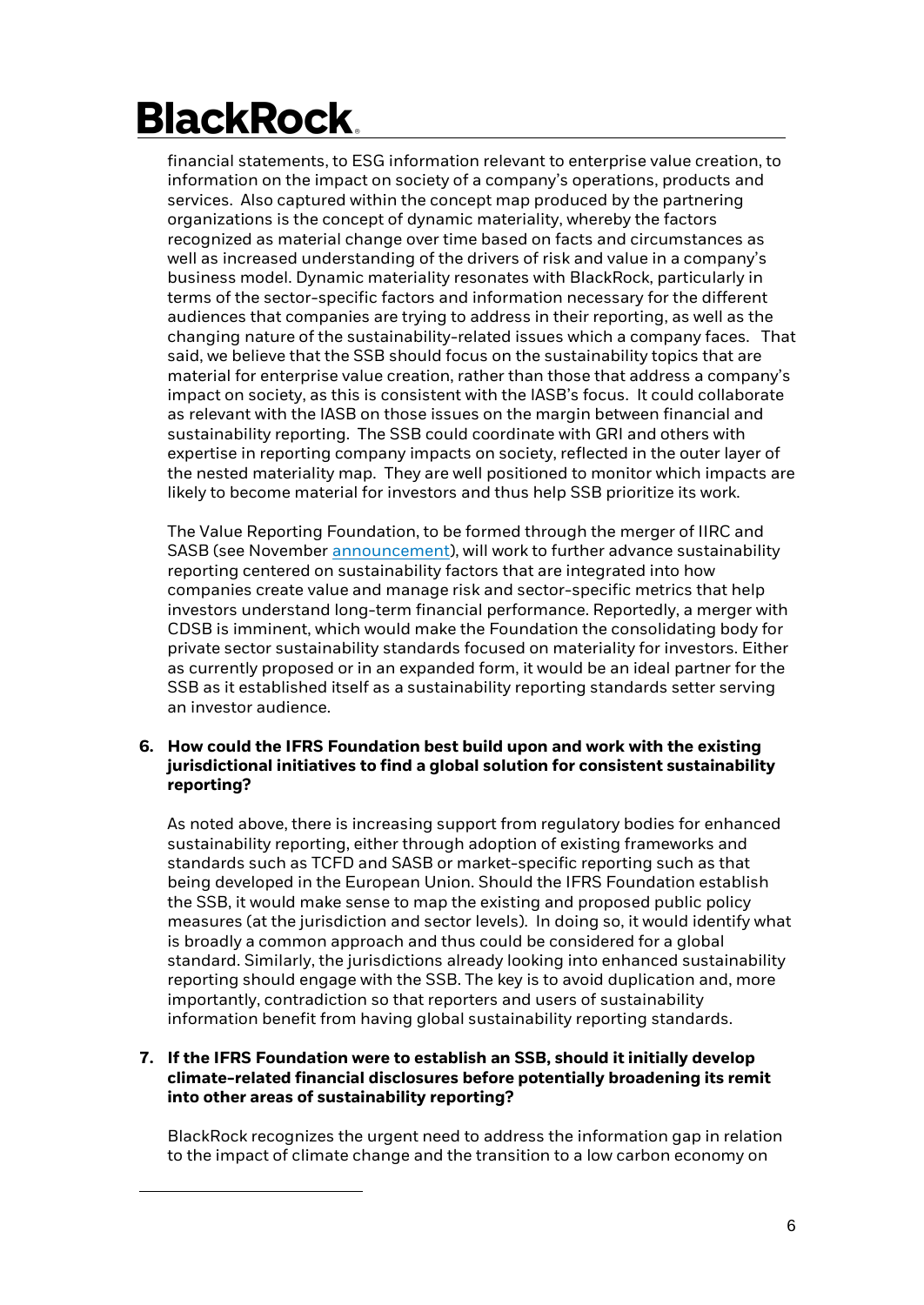the global economy and individual companies. Global convergence towards the TCFD framework for reporting climate risks and opportunities, demonstrated through the growth in voluntary and regulatory initiatives, provides a solid foundation for developing reporting standards. We also note that the IASB has issued guidance<sup>10</sup> to highlight how existing requirements in IFRS standards require companies to consider climate-related matters, including the impact of a transition to a low carbon economy, when their effect is material to the financial statements. The recen[t prototype](https://29kjwb3armds2g3gi4lq2sx1-wpengine.netdna-ssl.com/wp-content/uploads/Reporting-on-enterprise-value_climate-prototype_Dec20.pdf) climate-related financial disclosures standard, proposed by the group of five mentioned above using the existing guidance, frameworks and sustainability reporting standards provides a sound starting point from which to undertake a formal standard setting process.

We believe that the SSB's ambition should be to establish global sustainability reporting standards which retain the sector focus of SASB, while building in the factors that apply to companies across the market.

We suggest that the SSB should prioritize establishing an overarching conceptual framework for sustainability reporting, based on TCFD and IIRC, and initially develop standards addressing a small number of market-wide factors such as climate change. In that interim period, the SSB could recommend companies report sector-specific material sustainability factors using SASB. Within a defined time period, the SSB could review, develop and consult on sector-specific reporting building on the SASB standards. Both the market-wide and sectorspecific standards should define the relevant metrics and narrative that should be reported by companies to help their investors make better informed economic decisions. Climate will be a component in each standard, but this approach delivers more comprehensive sustainability reporting<sup>11</sup>. The SSB should build on the work of SASB to ensure standards are based on robust research and practitioner input such that they continually improve to serve the needs of investors.

#### **8. Should an SSB have a focused definition of climate-related risks or consider broader environmental factors?**

As set out in our response to question 7, we believe that as much as climaterelated risks impact the whole economy it is important for the users of sustainability reporting to have a comprehensive understanding of the material sustainability risks and opportunities in a company's business model. Thus, the SSB should develop reporting standards that cover all relevant governance, social and environmental factors.

#### **9. Do you agree with the proposed approach to materiality in paragraph 50 that could be taken by the SSB?**

We agree that the SSB should focus its efforts on the sustainability information most relevant to investors and other market participants. As noted in paragraph 50, such information grounded in financial materiality is more closely connected with the current focus of the IASB. We believe that the concept of dynamic materiality discussed in our response to question 5 is helpful here. The priority for

<sup>10</sup> [https://cdn.ifrs.org/-/media/feature/supporting-implementation/documents/effects-of-climate-related](https://cdn.ifrs.org/-/media/feature/supporting-implementation/documents/effects-of-climate-related-matters-on-financial-statements.pdf?la=en)[matters-on-financial-statements.pdf?la=en](https://cdn.ifrs.org/-/media/feature/supporting-implementation/documents/effects-of-climate-related-matters-on-financial-statements.pdf?la=en)

 $11$  Recent research by the BlackRock Investment Institute highlighted the importance of comprehensive reporting of material sustainability metrics[: https://www.blackrock.com/corporate/literature/investor](https://www.blackrock.com/corporate/literature/investor-education/sustainable-investing-resilience.pdf)[education/sustainable-investing-resilience.pdf](https://www.blackrock.com/corporate/literature/investor-education/sustainable-investing-resilience.pdf)